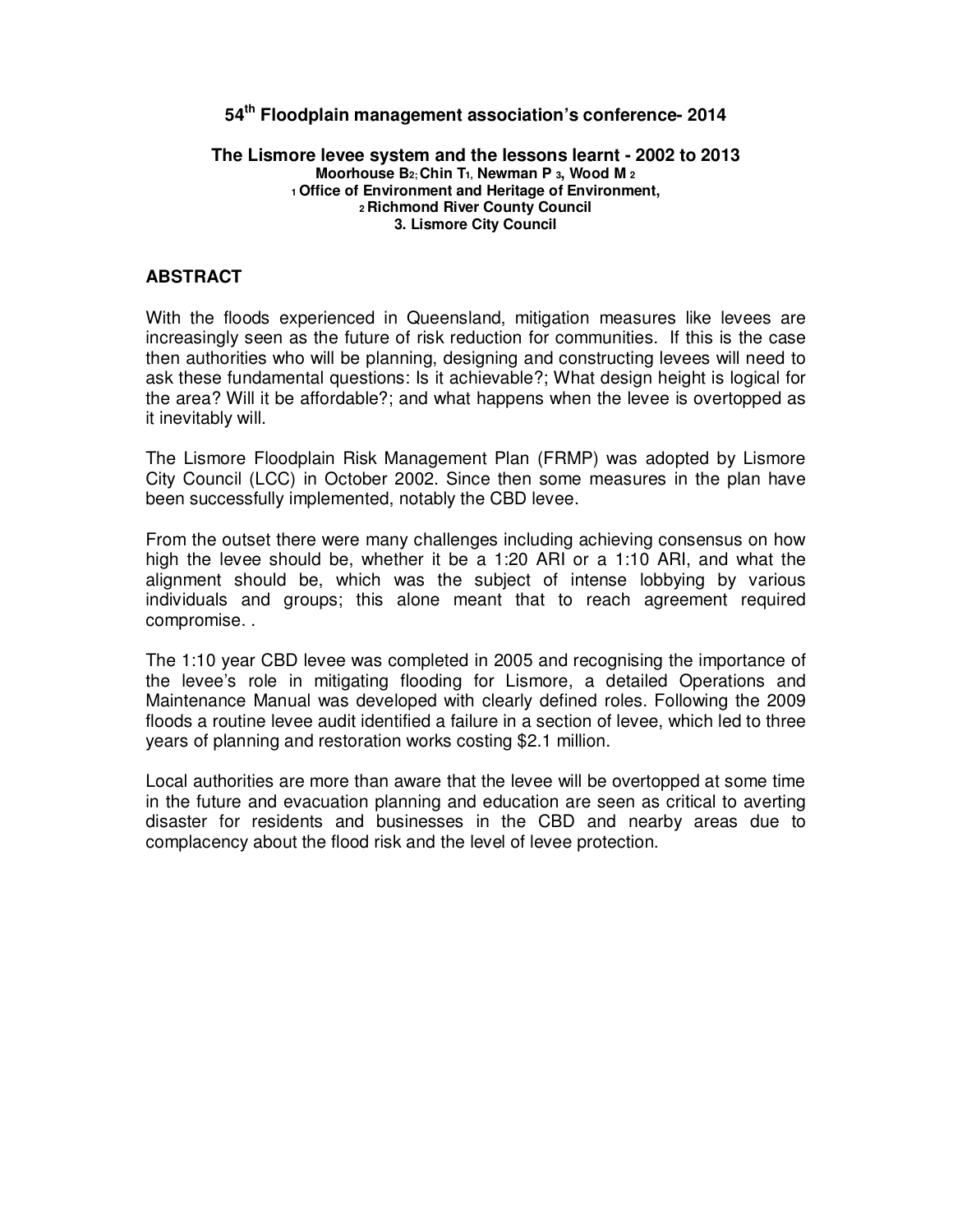### **Background**

The 1:10 year Lismore CBD levee was completed in 2005 and recognising the importance of the levee's role in mitigating flooding for Lismore, a detailed Operations and Maintenance Manual was developed with clearly defined roles. Richmond River County Council in partnership with Lismore City Council conducts regular audits and maintenance works to ensure that the levee performs as designed. Following the 2009 floods a routine levee audit identified a failure in a section of levee, which led to three years of planning and restoration works costing \$2.1 million.

Local authorities are more than aware that the levee will be overtopped at some time in the future and evacuation planning and education are seen as critical to averting disaster for residents and businesses in the CBD and nearby areas due to complacency about the flood risk and the level of levee protection.

This paper provides an overview of the lessons learnt on levee design, construction, maintenance, audits and risk reduction for the Lismore levee system. Without the levee, flooding would have inundated the Lismore CBD in 2009 and possibly in 2005. At a cost of \$21 million the levee has proved its worth considering a similar flood damage bill has been averted.

Levees are just one component of flood mitigation and not the complete answer for flood risk management. This paper also discusses the importance of an integrated approach to flood risk management by State and local governments in achieving a viable multi-faceted flood protection scheme for Lismore.

In 2006 a paper by the key note speaker suggested that there are two types of levees those that have failed and those that are waiting to fail. The reliance solely on structural answers like levees needs to be closely scrutinised. In the Lismore experience the levee had provided a design protection of a 1:10 ARI and has kept the city dry from three flood events 2005, 2008 and 2009. These lower magnitudes of floods represent the nuisance flooding that impacted Lismore on a regular basis (Figure 1) and the cost associated were not insignificant. It is estimated that the Lismore levee has paid for its construction cost over twice through reduced flood damages.



**Figure 1: History of floods in Lismore 1945-2010**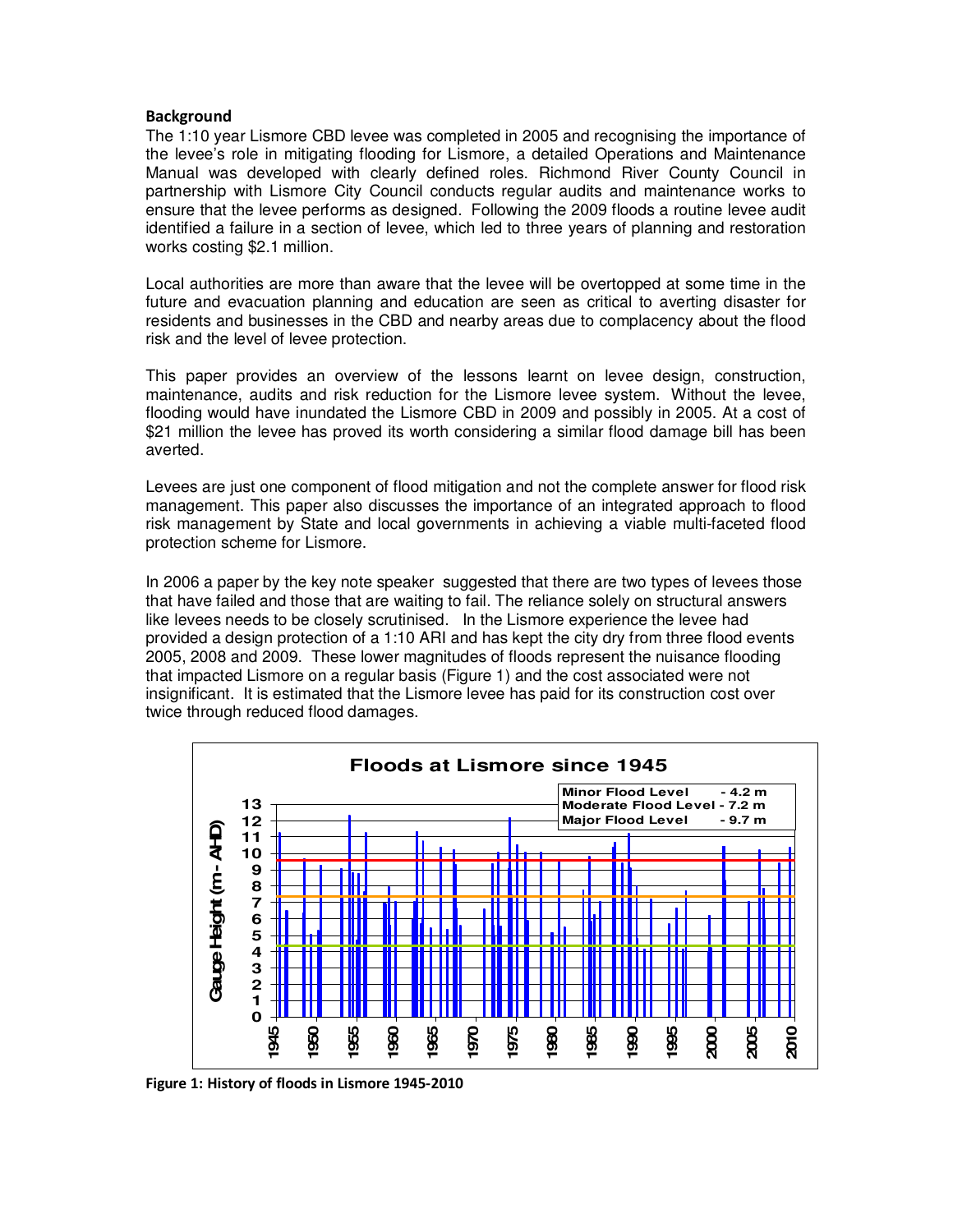The completed 1 in 10 Year Lismore Levee Scheme was conceived in 1999 and approved the following year, after the 1 in 20 Year Lismore Levee Scheme was rejected in 1995 as being too costly. The scheme's objective was to provide a minimum 1 in 10 year ARI flood protection to Lismore as well as equity in flood protection between the three sectors of Lismore (refer to Figure 2).



**Figure 2: Lismore flood mitigation works** 

The main components of the scheme are:

- Relocation of a 1.7km section of the existing 1 in 10 year ARI South Lismore levee to increase the flow capacity of the airport floodway.
- Construction of a 1.7km CBD levee to protect flooding of the CBD up to the 1 in 10 year ARI flood.
- Raising of 15 houses in North Lismore with floor levels lower than the 1 in 10 year ARI flood to 300mm above the 1 in 100 year flood level.

Importantly the CBD levee also provides an additional two hours in flood evacuation time for residents to evacuate.

The extreme risk to life associated with severe floods was not recognised until LCC prepared its Floodplain Risk Management Plan (FRMP) in 2002. In an extreme flood the hazard would be so great that large tracts of South Lismore, North Lismore and to a lesser extent the CBD would suffer great damage. Anyone trapped on the floodplain would probably perish.

#### **Understanding the benefits and issues with levees**

Prior to any authority embarking on structural mitigation measures it is important to ask the questions of:

- 1. Is it achievable?
- 2. What design height is logical for the area?
- 3. Will it be affordable? and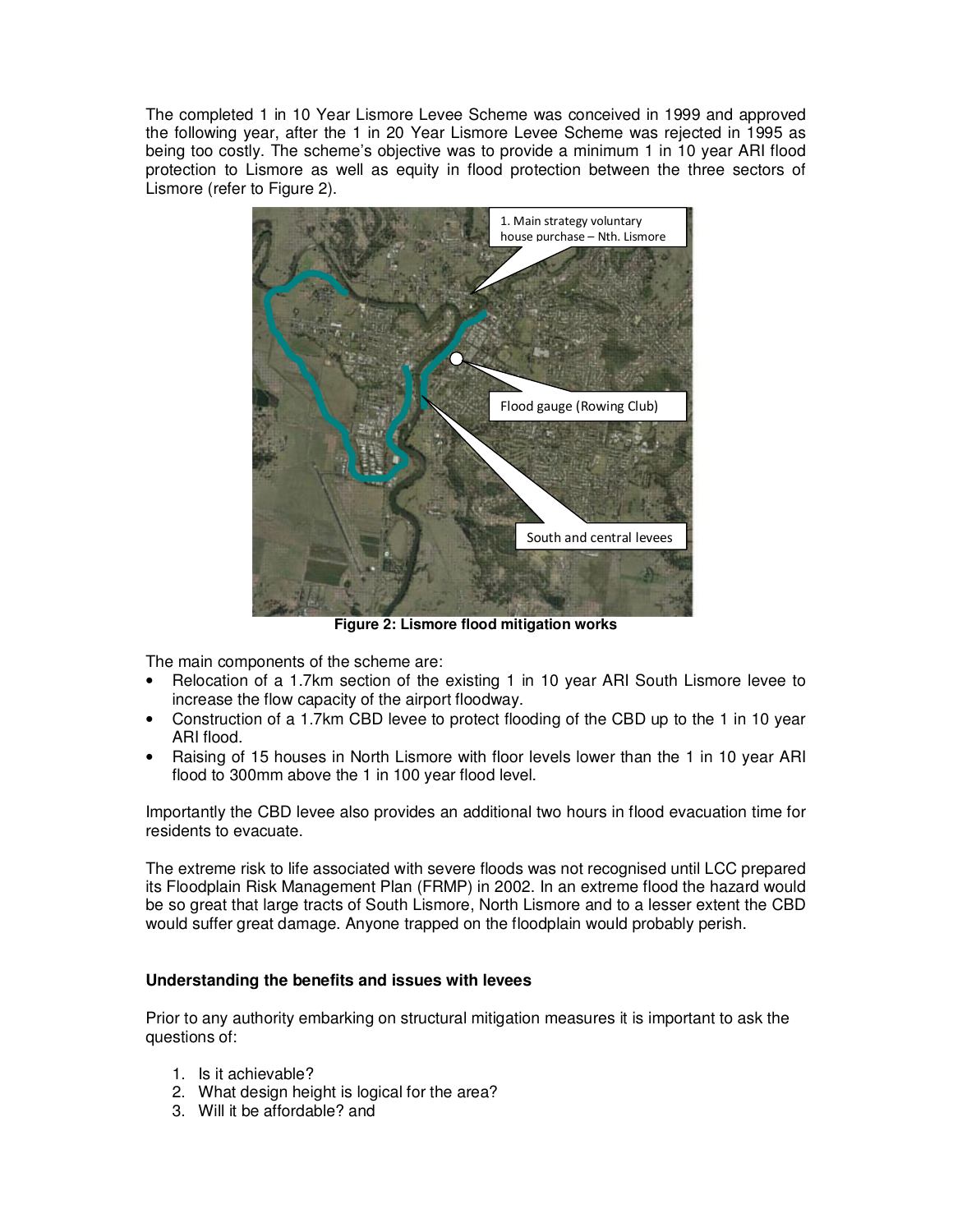4. What happens when the levee is overtopped as it inevitably will?

## **Is it achievable?**

In the Lismore experience the answer is of course yes but not without a number of construction and alignment issues. Supporting the lower bank through rocking or piles allowed the construction to be close to the River bank edge but in hind sight was this the best option?

Original Levee concepts proposed the levee be constructed approximately 100m from the river's edge. Well away from possible failure zones adjacent the high bank.

While this was achieved in a number of areas local politicians and business people joined forces to have the levee constructed around important buildings. Most notable were the Lismore RSL and Lismore Club.

The RSL required continuous piling and Rocking of the river bank. The Lismore Cub levee suffered a major failure in 2009 and had to be reconstructed highlighting the importance choosing the right alignment and resisting lobbying from interest groups..

## **What design height is logical for the area?**

This is a critical question and in the context of the Lismore levee why a 1:10 tear ARI design height? The Grafton levee is a 1:100 ARI design height and although it has not over topped yet in 2001 and 2013 the City escaped major flooding by centimetres.

As noted above this magnitude of flood represented the majority of floods that entered the Lismore City. A 1:20 year ARI was mooted but for financial and political reasons was not adopted.

The original proposal was to construct a levee around all sections of Lismore

- South Lismore
- Central Lismore CBD and
- North Lismore

After numerous reports the adopted Levee system included the following:

- The existing 1 in 10 levee for South Lismore was extensively modified and raised.
- The protected areas was reduced allowing for an enlarged floodway around the levee and
- A 1 :10 levee around Central Lismore CBD

There was no levee planned for North Lismore but assistance with house raising and business flood storage was provided.

Additional pump stations in South and Central Lismore to handle internal flooding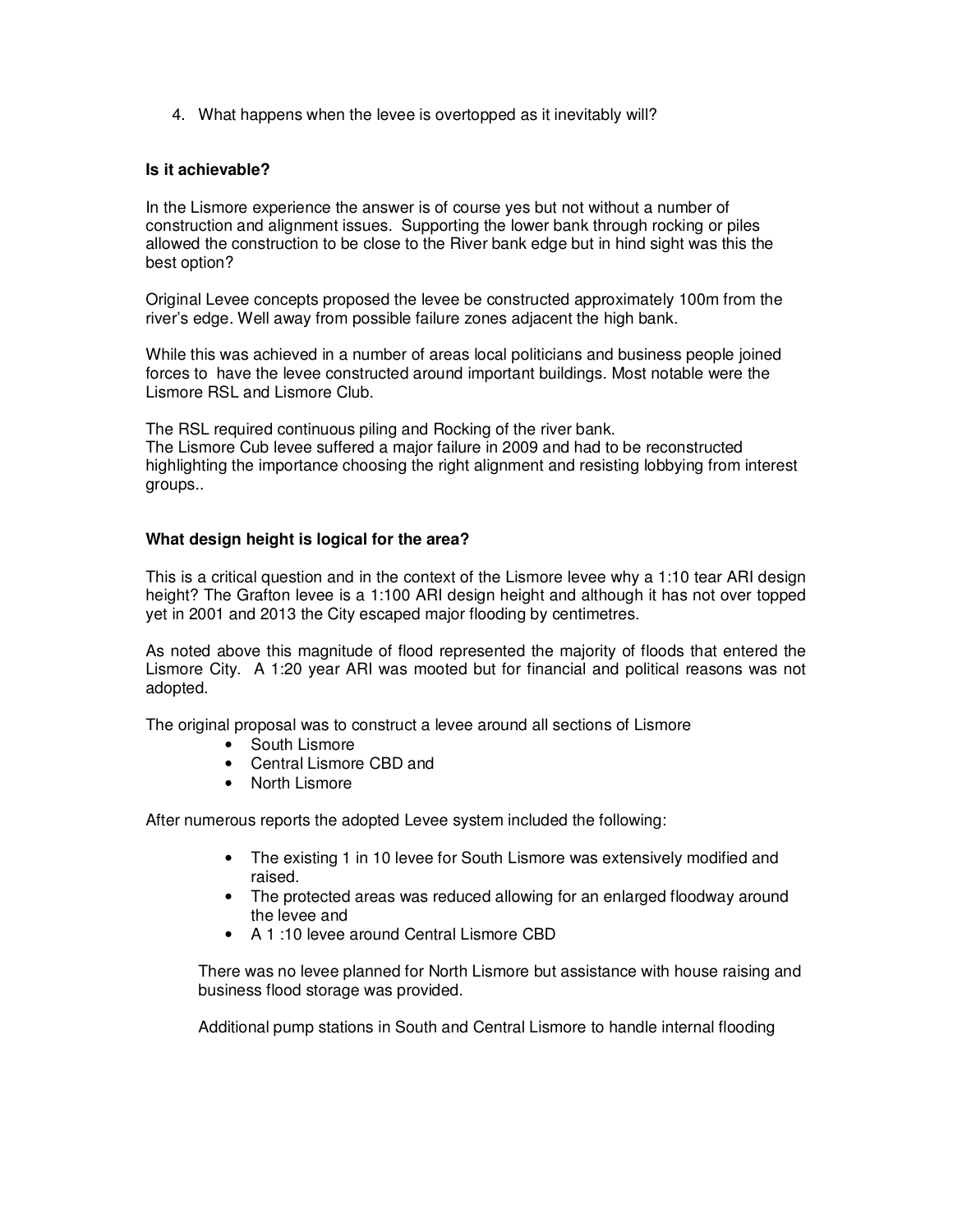## **Will it be affordable?**

At a final cost of \$21 million Dollars for the Lismore levee this represented a major investment of public funds. The source of the funding was on a 1:1:1 basis with Federal, State and Local Government cost sharing to realise the full construction costs.

Lismore City Loan funded their share of the works and a special rates levy was placed on everyone within the CBD protected areas to assistance with the costs.

 The CBD business operators were happy to pay the extra rates and have realised meaningful savings from flood damage and clean up. The residents on land only mildly impacted by flood were less happy to pay the extra dollars.

#### **What will happen when the levee overtops?**

When the Lismore Levee does overtop that is when the real recrimination will begin. For example why did council not build a larger levee? There are a number of answers to this – cost; a larger levee when over topped would result in catastrophic damage to the City and the displacement of flood water would impact Nth and South Lismore to a greater degree.

A quick look at the flood frequency chart will show that Lismore CBD was regularly flooded. The Business people in the CBD wanted some relief from the regular flooding, loss of business and cost of packing up and unpacking after the flood.

While the Business people are very happy that they have been protected from two major floods most have little understanding of what will happen when a historically large flood such as the 1954 or 1974 flood arrives.

The one major advantage of having this levee is that it does give people more time to pack up and get out of town before the big flood arrives. It also gives the BoM and SES more time to provide sound flood predictions and SES to evacuate the town.

Currently SES evacuate:

- North Lismore through the CBD
- Then South Lismore through the CBD
- Finally evacuate the CBD and close the roads to all trying to enter the CBD.

The city remains closed to vehicular traffic until major routes are clear of water. Police SES and Bushfire man the checkpoints to keep sight seers out of the CBD until the city can be cleaned and made habitable.

#### **The Importance of maintenance; Operation and Audits for levees**

## (**Extract from the Development of Methodology and Visual audit for Urban Levees Office of Environment and Heritage 2013)**

Effective monitoring, maintenance and reporting of levee condition are important so their condition is understood and where warranted it also enables:

- $\triangleright$  Specific defects to be monitored and rectified so the levee remains fit for purpose for its design life.
- $\triangleright$  The reliability of the levee and key issues affecting this reliability to be understood and monitored as condition deteriorates or rectification works are undertaken.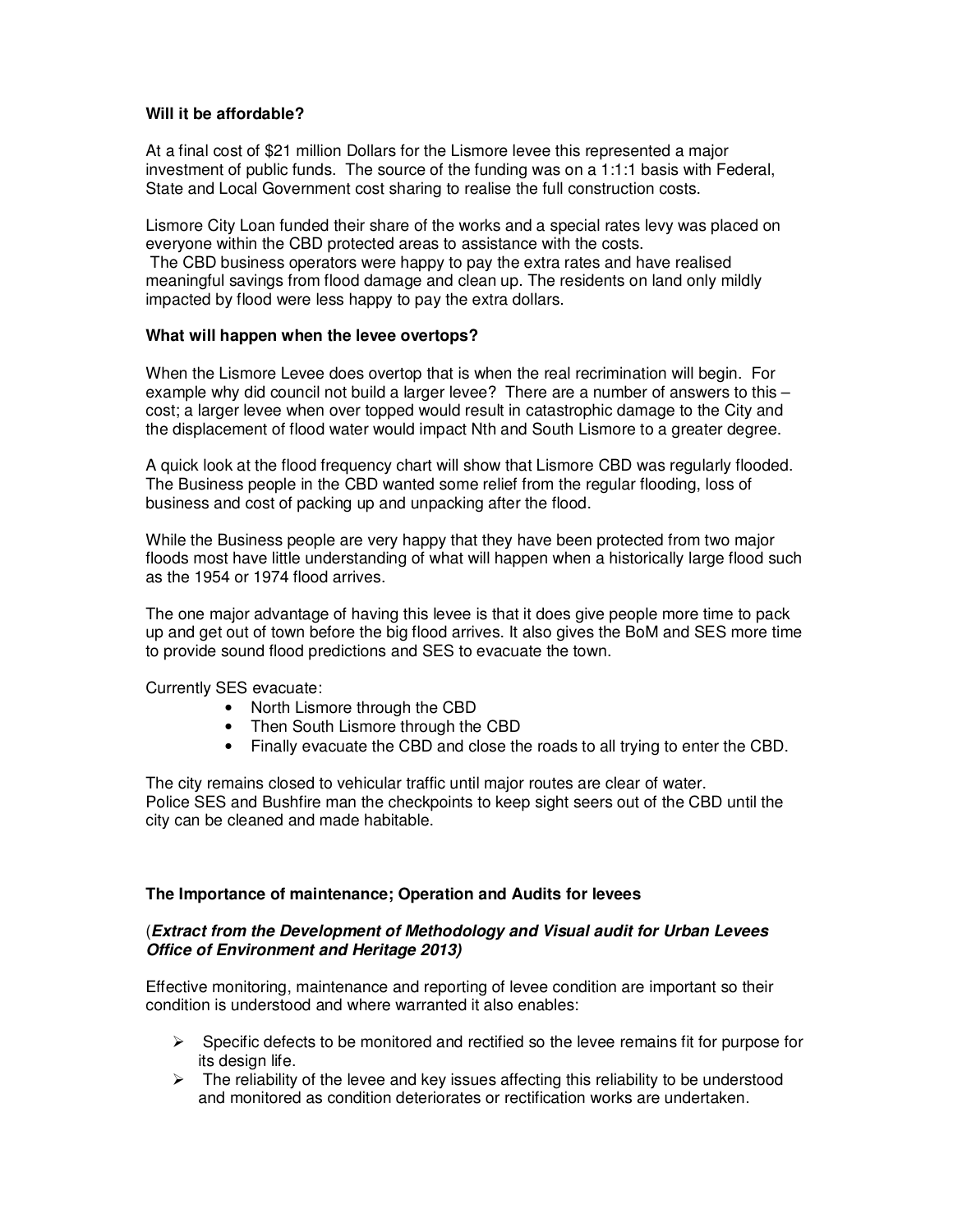- $\triangleright$  Rectification works to be completed as early as practicable to limit further deterioration, repair costs and additional risk exposure of the community.
- $\triangleright$  The levee owner RRCC to develop contingency plans to deal with defects where repairs may not be completed before the next flood.
- $\triangleright$  Relevant government agencies including flood risk managers (the Office or
- Environment and Heritage, OEH) and emergency services (NSW State Emergency Service, NSW SES) to be kept up to date on the levee condition and the owner's contingency plans to deal with defects so that effective response and recovery plans can consider the likely ramifications of a flood event.

### **The 2009 flood damage to the Lismore levee**

Under the operations and maintenance manual regular audits are carried out following a flood to assess any damage and or at least twice a year to ensure maintenance is carried out.

On an audit of the levee following the 2009 flood some damage was detected in section of wall behind the Lismore Club. This seemingly innocuous and small opening of a joint was the first sign of a major failure of a 100m section of the wall compromising the flood protection to the city. The SES had to take the precautionary approach of treating and future flood response as if the wall was not there at all.

The restoration of the damages section took three years. Following is a potted history of that process.

The section of levee around the Lismore club was one of the first sections constructed and placed very near the river in order to maximise development potential of the site. This was clearly a mistake and there were always concerns about the long term durability of this section of the levee wall.

The levee condition is carefully inspected every 6 months and after flood events.

Following the 2009 flood the levee was inspected and found to be showing signs of failure. Experts from Snowy Mountains Engineering were called in which resulting in a test drilling program and the pronouncement that the whole area was unstable and likely to end up in the river as the next flood recedes.

The recommended remediation was to construct a new levee 30 m back form the existing levee. Unfortunately this required the purchase of two properties and the demolition of the rear of the historic Lismore Club.

Engineering work was relatively simple with a new 1.5 m concrete levee constructed on sound ground well away from the river. Removal of the old levee, removal and reshaping of the river bank and the instillation of 80 m of deep piles along the edge of the river were the last stages.

By far the most difficult part of the whole exercise was getting everyone involved to agree to the recommended option.

Land purchased end up costing \$600 000, with the Engineering and construction costs of \$1.7M.